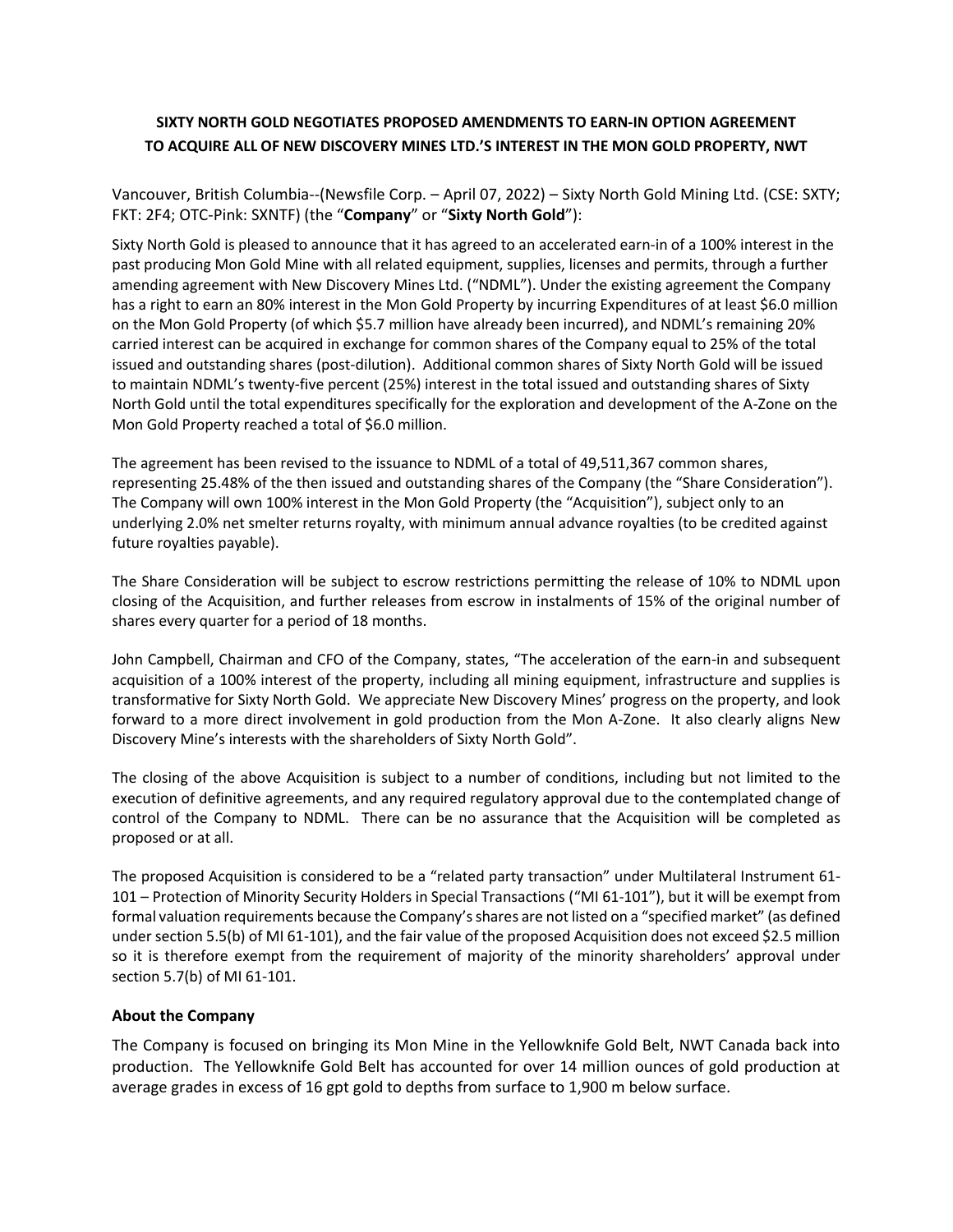The Mon Mine produced 15,000 ounces of gold from 15,000 tonnes of ore between 1989 and 1997, operating on a seasonal basis to a depth of 15 m below surface, with gold prices generally averaging between US\$350 and US\$400 per ounce. It closed as gold prices declined to below US\$300 per ounce. The current gold price is in excess of US\$1,900/oz. Management believes the similarity to the Discovery Mine, located to the north of the Mon Property where 1 million ounces were mined from 1 million tons of ore from surface to depths of 1,200 m indicates the potential for the Mon Mine.

Sixty North Gold has permits to mine and mill at 100 tpd, making the Mon Mine the only gold project currently permitted for production in the NWT. The Company is developing the second level below the historic stopes to commence mining from depths of 40 m below surface.

Other targets on the property include recently discovered silver- and gold-rich volcanogenic massive sulphide (VMS) targets (NR October 17, 2019). Trench samples returning 203 gpt silver, 1.0 gpt gold, 0.59% lead and 0.96% zinc have been returned from exposed VMS mineralization. Larger unexposed geophysical anomalies have been identified but not yet been tested. The property also hosts shear zones that are similar in nature to, and hosted in the same rocks as, the world-class deposits at the Con and Giant Mines in Yellowknife where 14 million oz. gold was produced from 28 million tonnes of ore. Trenching on the Mon Property has returned 7.22 gpt gold over 6.0 m in an undrilled >4 km long shear zone (NR August 29, 2018).

The Company also has an option to acquire a 100% interest in the highly prospective and contiguous 2,101 hectare Hangstone Property adjoining the Mon Property to the East and South from an independent prospector. The Mon Property shear zone and VMS targets can be projected onto the Hangstone Property. The Hangstone Property is contiguous to the Clan Lake Property of Gold Mining Inc. where 91,000 ounces of gold in an Inferred Resource is a modeled open pit and 108,000 ounces of gold in an Inferred Resource occurs in an underground configuration (GoldMining Inc., 2021).

Dr. D.R. Webb, Ph.D., P.Geol., P.Eng. is the Qualified Person for this release within the meaning of NI 43- 101 and has reviewed the technical content of this release and has approved its content.

For more information, please refer to the Company's profile on SEDAR (www.sedar.com) or visit the Company's website at www.sixtynorthgold.com.

## **ON BEHALF OF THE BOARD OF DIRECTORS**

**s/ "David Webb"**

**David Webb,**

## **President & Chief Executive Officer**

For further information, please contact David Webb 604-818-1400

Statements about the Company's future expectations and all other statements in this press release other than historical facts are "forward looking statements". Such forward-looking statements are based on numerous assumptions, and involve known and unknown risks, uncertainties and other factors, including risks inherent in mineral exploration and development, which may cause the actual results, performance, or achievements of the Company to be materially different from any projected future results, performance, or achievements expressed or implied by such forward-looking statements. Further details about the risks applicable to the Company are contained in the Company's Prospectus dated January 19, 2018 available on SEDAR (www.sedar.com), under the Company's profile.